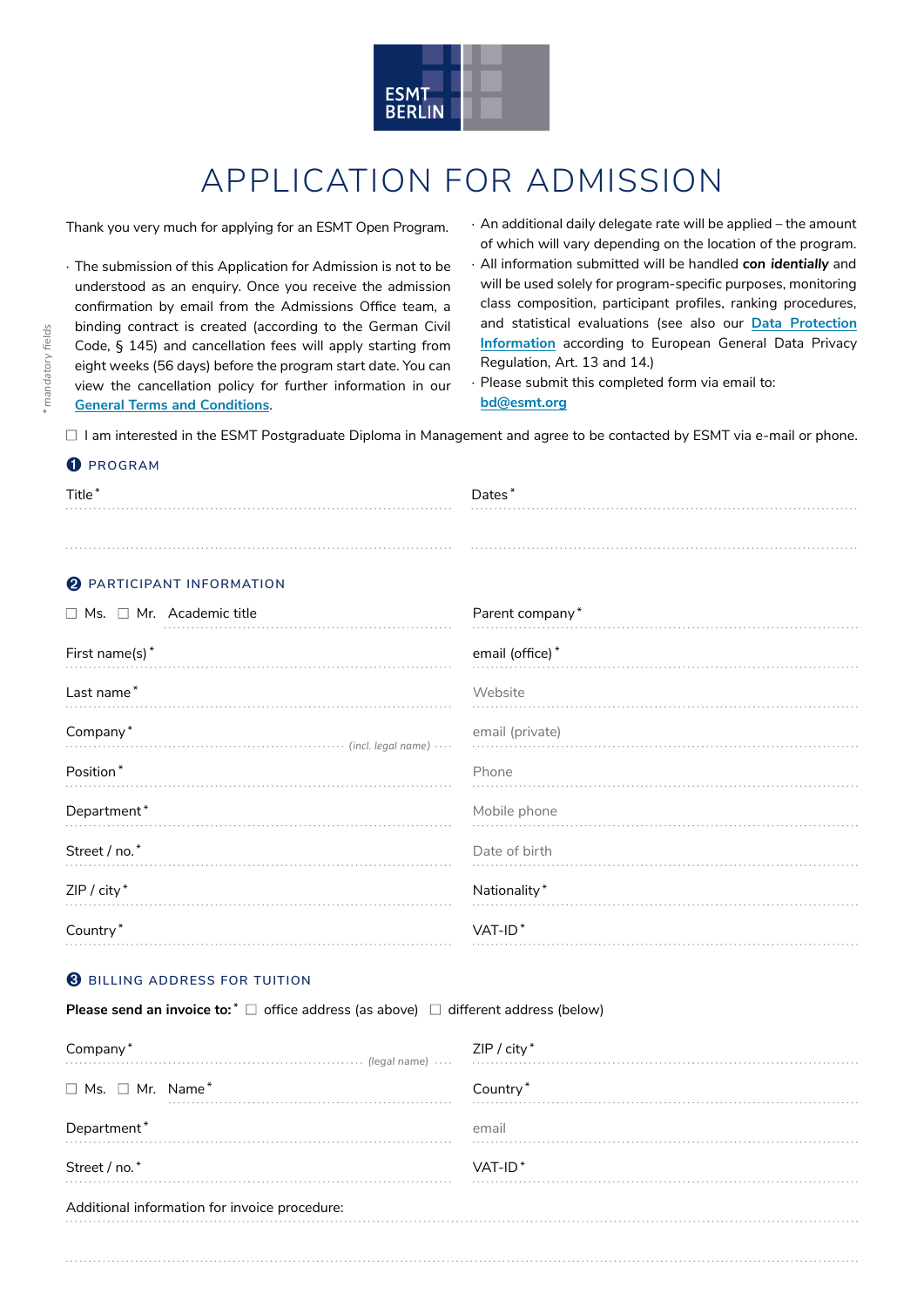#### ➍ **BILLING ADDRESS FOR DAILY DELEGATE RATE**

| <b>Please send an invoice to:</b> $*$ $\square$ office address (as in section 2) $\square$ address for tuition (as above) $\square$ different address (below) |             |
|---------------------------------------------------------------------------------------------------------------------------------------------------------------|-------------|
| Company*                                                                                                                                                      | ZIP / city* |
| $\Box$ Ms. $\Box$ Mr. Name*                                                                                                                                   | Country*    |
| Department*                                                                                                                                                   | email       |
| Street / no.*                                                                                                                                                 | $VAT-ID*$   |
| Additional information for invoice procedure:                                                                                                                 |             |
|                                                                                                                                                               |             |

#### **O** CAREER PROFILE

| Experience leading (years) |  |  |
|----------------------------|--|--|
|                            |  |  |
|                            |  |  |

Total team size you are leading (employees)

Please specify your main / current responsibilities:

#### ➏ **YOUR PERSONAL OBJECTIVES AND EXPECTATIONS** \*

#### *ADDITIONAL INFORMATION*

 $\Box$  I graduated from ESMT Berlin (MBA, EMBA, MiM) in the year

 $\Box$  I have already attended an open or customized program at ESMT Berlin.

□ I learned about ESMT Berlin Executive Education from

## ➑ **CONSENT**

With sending this application form, the contracting partner accepts the general terms and conditions (GTC), which can be found at **[www.esmt.org/gtc](https://www.esmt.org/executive-education/general-terms-and-conditions)**. This includes the processing of personal data of the contractual partner (see section 7 of the GTC) in compliance with the provisions of the GDPR. The contract results with the enrollment confirmation of the ESMT Admissions Team. Please also take note that the customer has the right to cancel, as defined in § 13 BGB [Bürgerliches Gesetzbuch – German Civil Code]. The ESMT Admissions Team would be happy to assist you with further inquiries regarding programs and the application procedure in general. Please call **+49 30 21231-3130;** email: **[programs@esmt.org](mailto:programs@esmt.org)** *Location / date \**